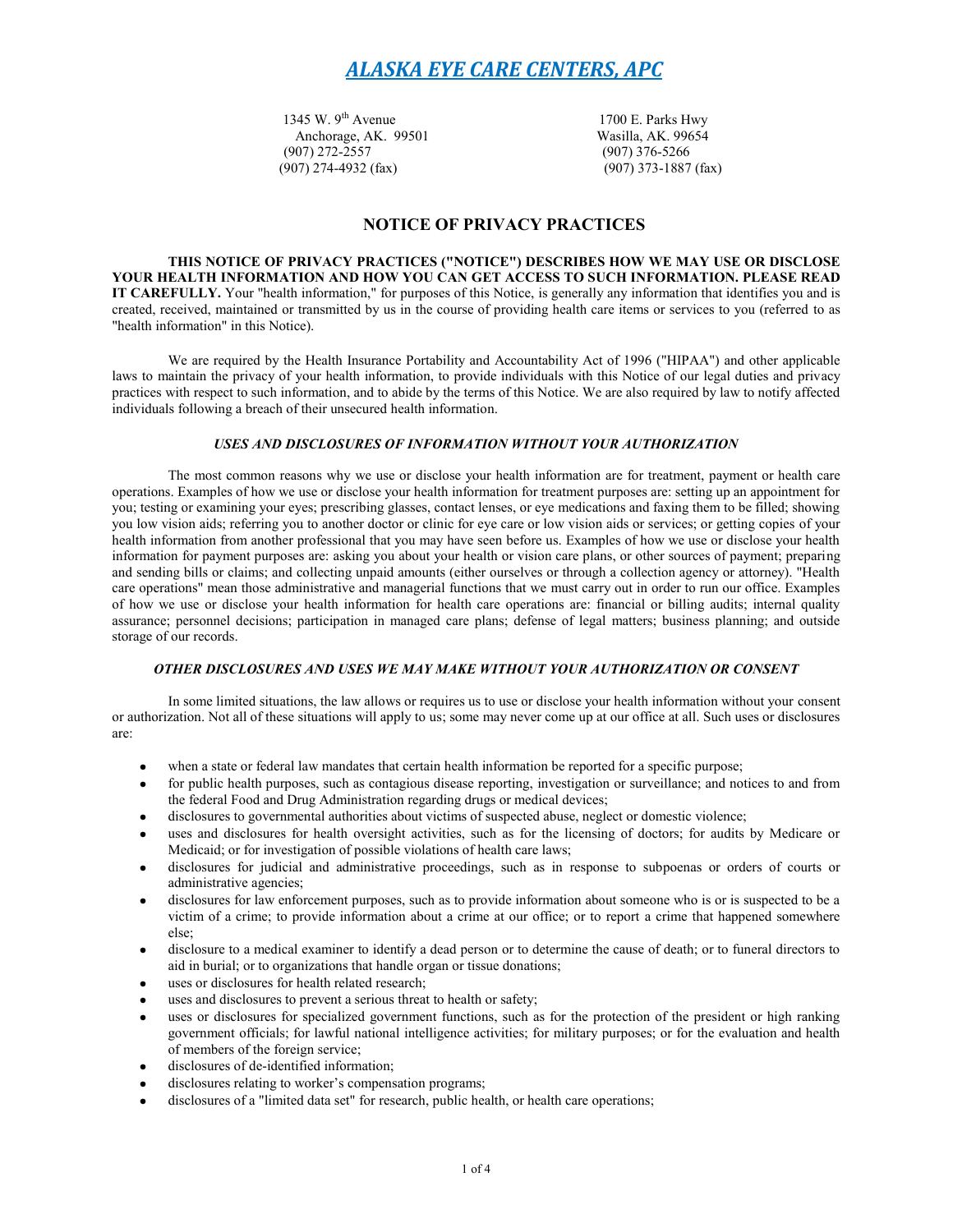- incidental disclosures that are an unavoidable by-product of permitted uses or disclosures; ٠
- disclosures to "business associates" and their subcontractors who perform health care operations for us and who commit to respect the privacy of your health information in accordance with HIPAA;

**Unless you object, we will also share relevant information about your care with any of your personal representatives who are helping you with your eye care and obtain your medication list and any drug allergies through a central data bank**. Upon your death, we may disclose to your family members or to other persons who were involved in your care or payment for heath care prior to your death (such as your personal representative) health information relevant to their involvement in your care unless doing so is inconsistent with your preferences as expressed to us prior to your death.

## *SPECIFIC USES AND DISCLOSURES OF INFORMATION REQUIRING YOUR AUTHORIZATION*

The following are some specific uses and disclosures we may not make of your health information **without** your authorization:

**Marketing activities.** We must obtain your authorization prior to using or disclosing any of your health information for marketing purposes unless such marketing communications take the form of face-to-face communications we may make with individuals or promotional gifts of nominal value that we may provide. If such marketing involves financial payment to us from a third party your authorization must also include consent to such payment.

**Sale of health information.** We do not currently sell or plan to sell your health information and we must seek your authorization prior to doing so.

**Psychotherapy notes.** Although we do not create or maintain psychotherapy notes on our patients, we are required to notify you that we generally must obtain your authorization prior to using or disclosing any such notes.

## *YOUR RIGHTS TO PROVIDE AN AUTHORIZATION FOR OTHER USES AND DISCLOSURES*

- Other uses and disclosures of your health information that are not described in this Notice will be made only with your  $\bullet$ written authorization.
- You may give us written authorization permitting us to use your health information or to disclose it to anyone for any purpose.
- We will obtain your written authorization for uses and disclosures of your health information that are not identified in this Notice or are not otherwise permitted by applicable law.
- We must agree to your request to restrict disclosure of your health information to a health plan if the disclosure is for the purpose of carrying out payment or health care operations and is not otherwise required by law and such information pertains solely to a health care item or service for which you have paid in full (or for which another person other than the health plan has paid in full on your behalf).

Any authorization you provide to us regarding the use and disclosure of your health information may be revoked by you in writing at any time. After you revoke your authorization, we will no longer use or disclose your health information for the reasons described in the authorization. However, we are generally unable to retract any disclosures that we may have already made with your authorization. We may also be required to disclose health information as necessary for purposes of payment for services received by you prior to the date you revoked your authorization.

## *YOUR INDIVIDUAL RIGHTS*

You have many rights concerning the confidentiality of your health information. You have the right:

- **To request restrictions on the health information we may use and disclose for treatment, payment and health care operations.** We are not required to agree to these requests. To request restrictions, please send a written request to us at the address below.
- **To receive confidential communications of health information about you in any manner other than described in our authorization request form**. You must make such requests in writing to the address below. However, we reserve the right to determine if we will be able to continue your treatment under such restrictive authorizations.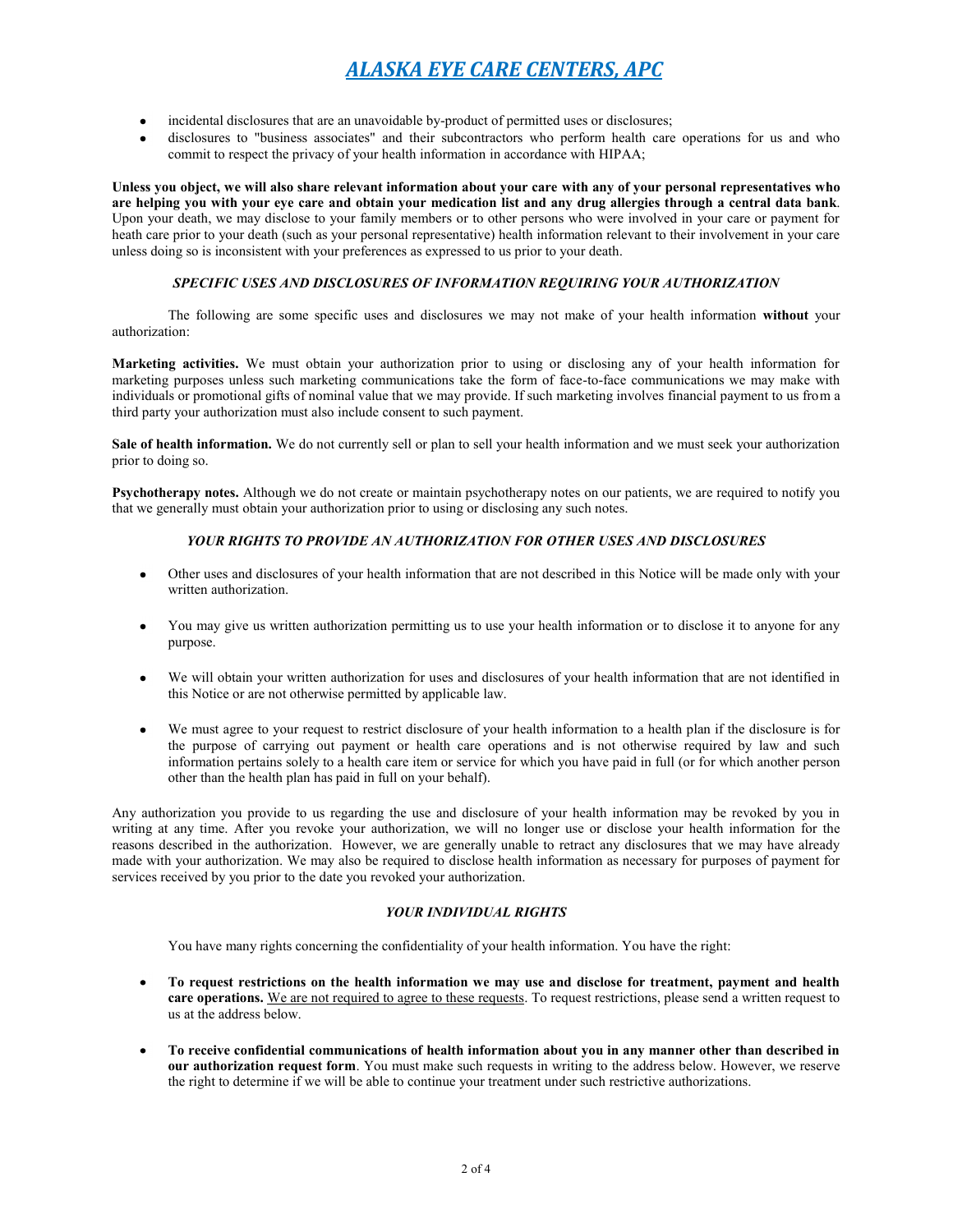- **To inspect or copy your health information. You must make such requests in writing to the address below. If**   $\bullet$ **you request a copy of your health information we may charge you a fee for the cost of copying, mailing or other supplies. In certain circumstances we may deny your request to inspect or copy your health information, subject to applicable law.**
- **To amend health information. If you feel that health information we have about you is incorrect or incomplete, you may ask us to amend the information. To request an amendment, you must write to us at the address below. You must also give us a reason to support your request. We may deny your request to amend your health information if it is not in writing or does not provide a reason to support your request. We may also deny your request if the health information**:
	- o was not created by us, unless the person that created the information is no longer available to make the amendment,
	- o is not part of the health information kept by or for us,
	- o is not part of the information you would be permitted to inspect or copy, or
	- o is accurate and complete.
- **To receive an accounting of disclosures of your health information. You must make such requests in writing to the address below. Not all health information is subject to this request. Your request must state a time period for the information you would like to receive, no longer than 6 years prior to the date of your request and may not include dates before April 14, 2003. Your request must state how you would like to receive the report (paper, electronically).**
- **To designate another party to receive your health information. If your request for access of your health information directs us to transmit a copy of the health information directly to another person the request must be made by you in writing to the address below and must clearly identify the designated recipient and where to send the copy of the health information.**

### *Contact Person:*

**Our contact person for all questions, requests or for further information related to the privacy of your health information is:**

> **AECC HIPAA OFFICER 1345 W. 9th Avenue Anchorage, AK. 99501**

### *Complaints:*

If you think that we have not properly respected the privacy of your health information, you are free to complain to us or to the U.S. Department of Health and Human Services, Office for Civil Rights. We will not retaliate against you if you make a complaint. If you want to complain to us, send a written complaint to the office contact person at the address, fax or E mail shown above. If you prefer, you can discuss your complaint in person or by phone.

### *Changes to This Notice:*

We reserve the right to change our privacy practices and to apply the revised practices to health information about you that we already have. Any revision to our privacy practices will be described in a revised Notice that will be posted prominently in our facility. Copies of this Notice are also available upon request at our reception area.

### **Notice Revised and Effective: September 23, 2013**